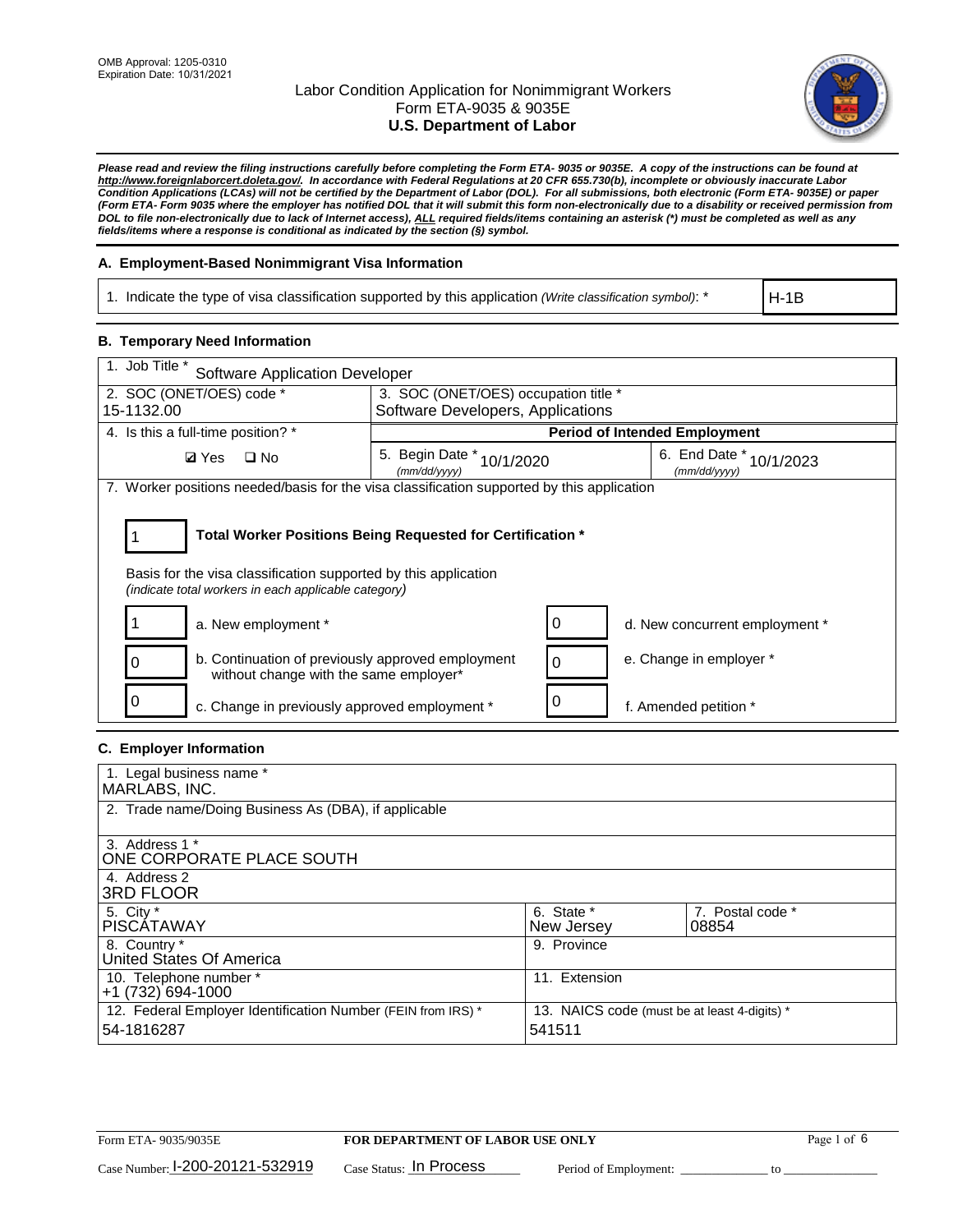

### **D. Employer Point of Contact Information**

**Important Note**: The information contained in this Section must be that of an employee of the employer who is authorized to act on behalf of the employer in labor certification matters. The information in this Section must be different from the agent or attorney information listed in Section E, unless the attorney is an employee of the employer.

| 1. Contact's last (family) name *               | 2. First (given) name * |                          | 3. Middle name(s)         |
|-------------------------------------------------|-------------------------|--------------------------|---------------------------|
| <b>VIDYADHARAN</b>                              | SANJAY                  |                          |                           |
| 4. Contact's job title *<br>CHIEF LEGAL OFFICER |                         |                          |                           |
| 5. Address 1 *<br>ONE CORPORATE PLACE SOUTH FL3 |                         |                          |                           |
| 6. Address 2                                    |                         |                          |                           |
| 7. City $*$<br>PISCÁTAWAY                       |                         | 8. State *<br>New Jersey | 9. Postal code *<br>08854 |
| 10. Country *<br>United States Of America       |                         | 11. Province             |                           |
| 12. Telephone number *                          | Extension<br>13.        | 14. E-Mail address       |                           |
| +1 (732) 694-1000                               |                         | SANJAY@MARLABS.COM       |                           |

## **E. Attorney or Agent Information (If applicable)**

**Important Note**: The employer authorizes the attorney or agent identified in this section to act on its behalf in connection with the filing of this application.

| 1. Is the employer represented by an attorney or agent in the filing of this application? *<br>If "Yes," complete the remainder of Section E below. |                            |              |                               |                   | $\Box$ Yes                                           | <b>Ø</b> No |
|-----------------------------------------------------------------------------------------------------------------------------------------------------|----------------------------|--------------|-------------------------------|-------------------|------------------------------------------------------|-------------|
| 2. Attorney or Agent's last (family) name §                                                                                                         | 3. First (given) name $\S$ |              |                               | 4. Middle name(s) |                                                      |             |
| 5. Address 1 §                                                                                                                                      |                            |              |                               |                   |                                                      |             |
| 6. Address 2                                                                                                                                        |                            |              |                               |                   |                                                      |             |
| 7. City §                                                                                                                                           |                            | 8. State §   |                               |                   | 9. Postal code §                                     |             |
| 10. Country §                                                                                                                                       |                            | 11. Province |                               |                   |                                                      |             |
| 12. Telephone number §                                                                                                                              | 13. Extension              |              | 14. E-Mail address            |                   |                                                      |             |
| 15. Law firm/Business name §                                                                                                                        |                            |              | 16. Law firm/Business FEIN §  |                   |                                                      |             |
| 17. State Bar number (only if attorney) §                                                                                                           |                            |              | standing (only if attorney) § |                   | 18. State of highest court where attorney is in good |             |
| 19. Name of the highest State court where attorney is in good standing (only if attorney) §                                                         |                            |              |                               |                   |                                                      |             |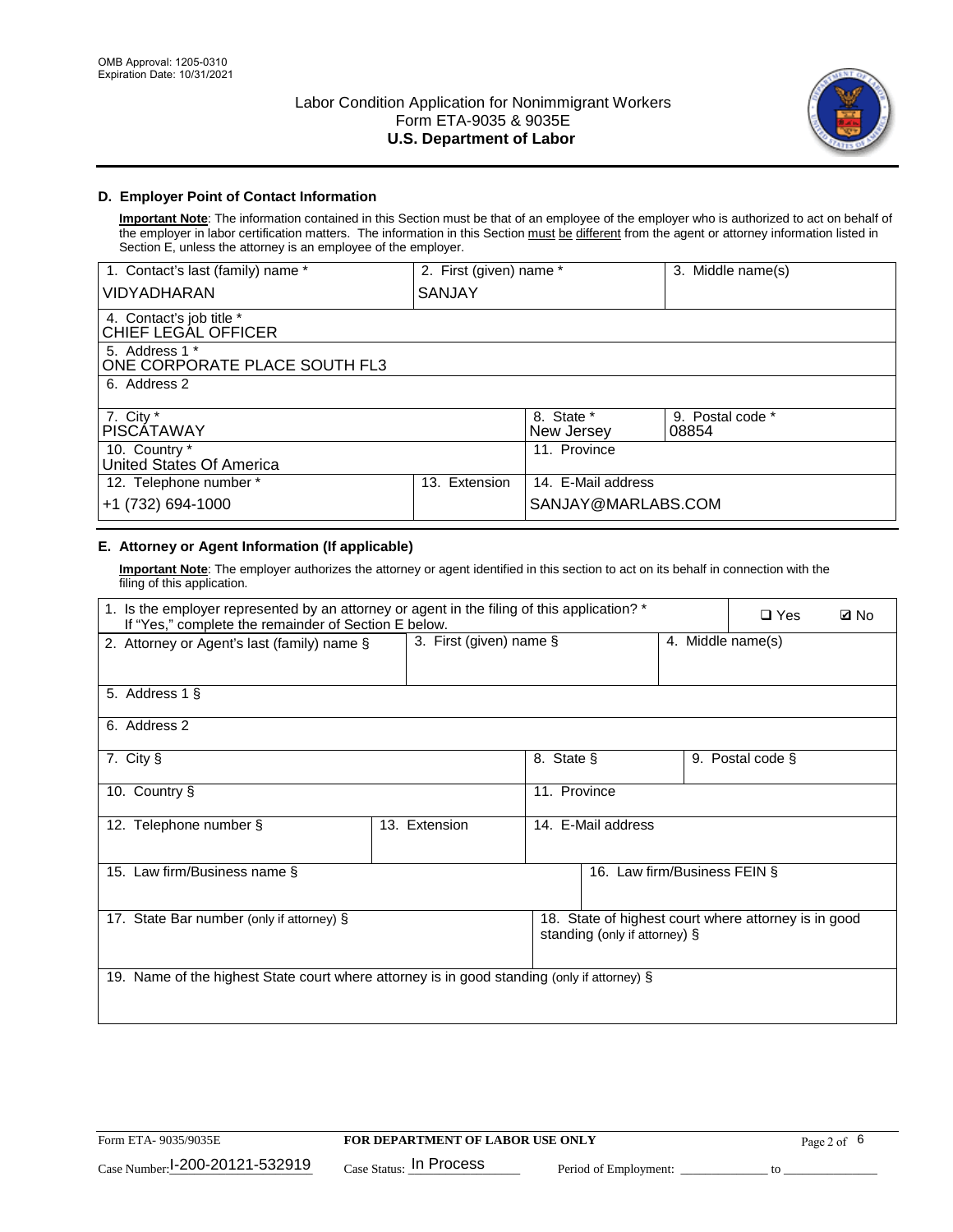

#### **F. Employment and Wage Information**

**Important Note**: The employer must define the intended place(s) of employment with as much geographic specificity as possible. Each intended place(s) of employment listed below must be the worksite or physical location where the work will actually be performed and cannot be a P.O. Box. The employer must identify all intended places of employment, including those of short duration, on the LCA. 20 CFR 655.730(c)(5). If the employer is submitting this form non-electronically and the work is expected to be performed in more than one location, an attachment must be submitted in order to complete this section. An employer has the option to use either a single Form ETA-9035/9035E or multiple forms to disclose all intended places of employment. If the employer has more than ten (10) intended places of employment at the time of filing this application, the employer must file as many additional LCAs as are necessary to list all intended places of employment. See the form instructions for further information about identifying all intended places of employment.

### a.*Place of Employment Information* 1

|                                                                                           | 1. Enter the estimated number of workers that will perform work at this place of employment under<br>the LCA.*                 |  |                                          |                          |              |              |
|-------------------------------------------------------------------------------------------|--------------------------------------------------------------------------------------------------------------------------------|--|------------------------------------------|--------------------------|--------------|--------------|
|                                                                                           | 2. Indicate whether the worker(s) subject to this LCA will be placed with a secondary entity at this<br>place of employment. * |  |                                          |                          | <b>Ø</b> Yes | $\square$ No |
|                                                                                           | 3. If "Yes" to question 2, provide the legal business name of the secondary entity. §                                          |  |                                          |                          |              |              |
|                                                                                           | <b>BDO USA LLP.</b>                                                                                                            |  |                                          |                          |              |              |
|                                                                                           | 4. Address 1 *<br>2929 ALLEN PKWY 15TH FLOOR                                                                                   |  |                                          |                          |              |              |
|                                                                                           | 5. Address 2                                                                                                                   |  |                                          |                          |              |              |
|                                                                                           | 6. City $*$<br>7. County *<br>HOUŚTON<br><b>Harris</b>                                                                         |  |                                          |                          |              |              |
| 8. State/District/Territory *<br>9. Postal code *<br>Texas<br>77019                       |                                                                                                                                |  |                                          |                          |              |              |
| 10. Wage Rate Paid to Nonimmigrant Workers *<br>10a. Per: (Choose only one)*              |                                                                                                                                |  |                                          |                          |              |              |
| □ Hour □ Week □ Bi-Weekly □ Month ☑ Year<br>From $\frac{1}{5}$ 91200 00 To: $\frac{1}{5}$ |                                                                                                                                |  |                                          |                          |              |              |
|                                                                                           | 11. Prevailing Wage Rate *<br>11a. Per: (Choose only one)*                                                                     |  |                                          |                          |              |              |
|                                                                                           | $\sin 9110400$                                                                                                                 |  | □ Hour □ Week □ Bi-Weekly □ Month ☑ Year |                          |              |              |
|                                                                                           | Questions 12-14. Identify the source used for the prevailing wage (PW) (check and fully complete only one): *                  |  |                                          |                          |              |              |
| 12.                                                                                       | A Prevailing Wage Determination (PWD) issued by the Department of Labor                                                        |  |                                          | a. PWD tracking number § |              |              |
| 13.                                                                                       | A PW obtained independently from the Occupational Employment Statistics (OES) Program                                          |  |                                          |                          |              |              |
| $\mathbf v$                                                                               | a. Wage Level (check one): §                                                                                                   |  |                                          | b. Source Year §         |              |              |
|                                                                                           | ☑ ⊪<br>$\square$ $\square$<br>$\Box$ IV<br>$\Box$ N/A<br>□⊥                                                                    |  |                                          | 7/1/2019 - 6/30/2020     |              |              |
| 14.                                                                                       | A PW obtained using another legitimate source (other than OES) or an independent authoritative source                          |  |                                          |                          |              |              |
|                                                                                           | a. Source Type (check one): §<br>$\Box$ CBA<br>$\Box$ DBA<br>$\square$ SCA<br>$\Box$ Other/ PW Survey                          |  |                                          | b. Source Year §         |              |              |
|                                                                                           | c. If responded "Other/ PW Survey" in question 14.a, enter the name of the survey producer or publisher §                      |  |                                          |                          |              |              |
|                                                                                           | d. If responded "Other/ PW Survey" in question 14.a, enter the title or name of the PW survey §                                |  |                                          |                          |              |              |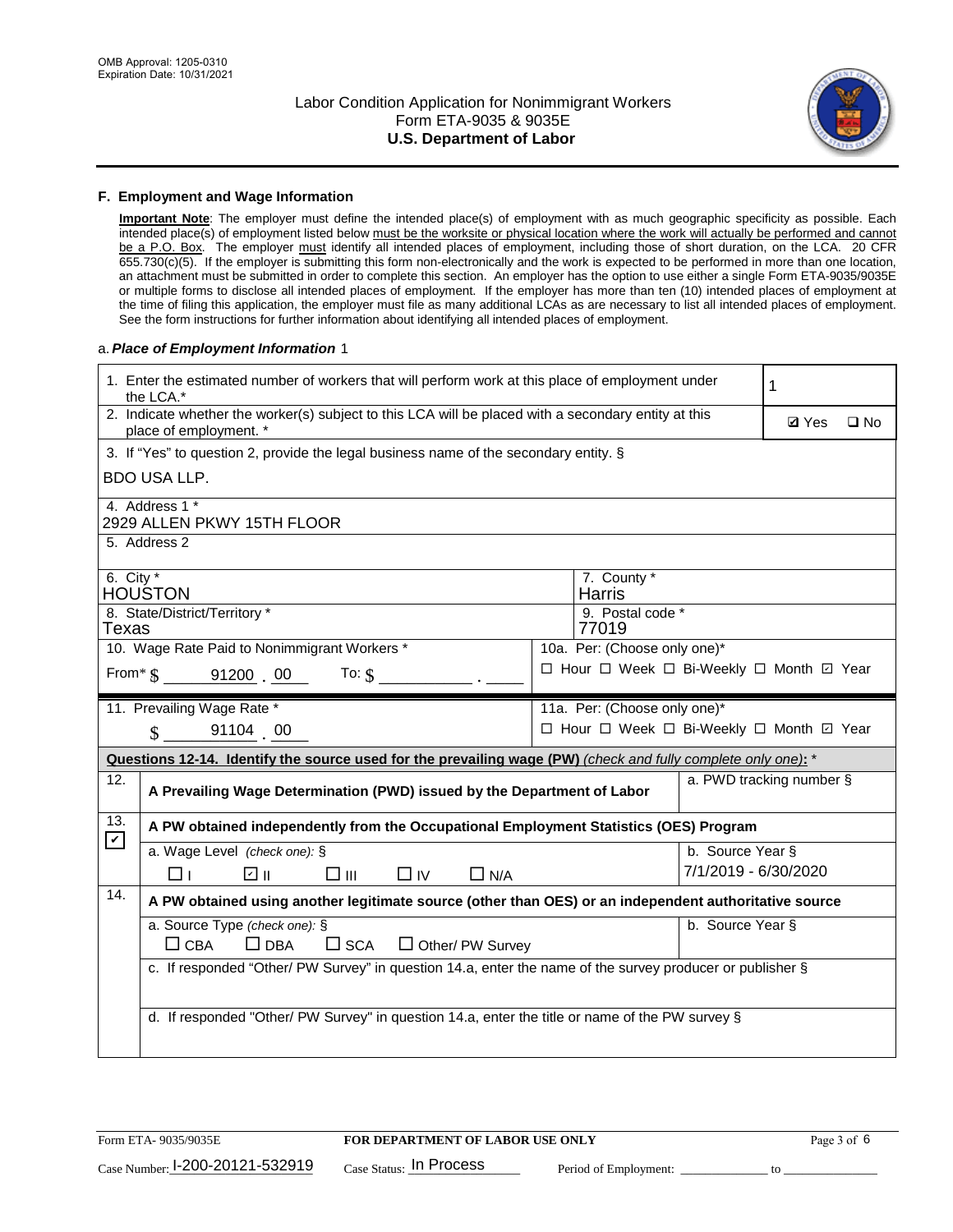

## **G. Employer Labor Condition Statements**

! *Important Note:* In order for your application to be processed, you MUST read Section G of the Form ETA-9035CP - General Instructions for the 9035 & 9035E under the heading "Employer Labor Condition Statements" and agree to all four (4) labor condition statements summarized below:

- (1) **Wages:** The employer shall pay nonimmigrant workers at least the prevailing wage or the employer's actual wage, whichever is higher, and pay for non-productive time. The employer shall offer nonimmigrant workers benefits and eligibility for benefits provided as compensation for services on the same basis as the employer offers to U.S. workers. The employer shall not make deductions to recoup a business expense(s) of the employer including attorney fees and other costs connected to the performance of H-1B, H-1B1, or E-3 program functions which are required to be performed by the employer. This includes expenses related to the preparation and filing of this LCA and related visa petition information. 20 CFR 655.731;
- (2) **Working Conditions:** The employer shall provide working conditions for nonimmigrants which will not adversely affect the working conditions of workers similarly employed. The employer's obligation regarding working conditions shall extend for the duration of the validity period of the certified LCA or the period during which the worker(s) working pursuant to this LCA is employed by the employer, whichever is longer. 20 CFR 655.732;
- (3) **Strike, Lockout, or Work Stoppage:** At the time of filing this LCA, the employer is not involved in a strike, lockout, or work stoppage in the course of a labor dispute in the occupational classification in the area(s) of intended employment. The employer will notify the Department of Labor within 3 days of the occurrence of a strike or lockout in the occupation, and in that event the LCA will not be used to support a petition filing with the U.S. Citizenship and Immigration Services (USCIS) until the DOL Employment and Training Administration (ETA) determines that the strike or lockout has ended. 20 CFR 655.733; and
- (4) **Notice:** Notice of the LCA filing was provided no more than 30 days before the filing of this LCA or will be provided on the day this LCA is filed to the bargaining representative in the occupation and area of intended employment, or if there is no bargaining representative, to workers in the occupation at the place(s) of employment either by electronic or physical posting. This notice was or will be posted for a total period of 10 days, except that if employees are provided individual direct notice by e-mail, notification need only be given once. A copy of the notice documentation will be maintained in the employer's public access file. A copy of this LCA will be provided to each nonimmigrant worker employed pursuant to the LCA. The employer shall, no later than the date the worker(s) report to work at the place(s) of employment, provide a signed copy of the certified LCA to the worker(s) working pursuant to this LCA. 20 CFR 655.734.

1. **I have read and agree to** Labor Condition Statements 1, 2, 3, and 4 above and as fully explained in Section G of the Form ETA-9035CP – General Instructions for the 9035 & 9035E and the Department's regulations at 20 CFR 655 Subpart H. \*

**Ø**Yes ロNo

### **H. Additional Employer Labor Condition Statements –H-1B Employers ONLY**

!**Important Note***:* In order for your H-1B application to be processed, you MUST read Section H – Subsection 1 of the Form ETA 9035CP – General Instructions for the 9035 & 9035E under the heading "Additional Employer Labor Condition Statements" and answer the questions below.

#### *a. Subsection 1*

| 1. At the time of filing this LCA, is the employer H-1B dependent? §                                                                                                                                                                                            |            |      | $\square$ No |  |
|-----------------------------------------------------------------------------------------------------------------------------------------------------------------------------------------------------------------------------------------------------------------|------------|------|--------------|--|
| 2. At the time of filing this LCA, is the employer a willful violator? $\S$                                                                                                                                                                                     |            |      | ⊡ No         |  |
| 3. If "Yes" is marked in questions H.1 and/or H.2, you must answer "Yes" or "No" regarding<br>whether the employer will use this application ONLY to support H-1B petitions or extensions of<br>status for exempt H-1B nonimmigrant workers? §                  |            |      | $\Box$ No    |  |
| 4. If "Yes" is marked in question H.3, identify the statutory basis for the<br>■ \$60,000 or higher annual wage<br>exemption of the H-1B nonimmigrant workers associated with this<br>□ Master's Degree or higher in related specialty<br>$\Box$ Both<br>LCA. § |            |      |              |  |
| H-1B Dependent or Willful Violator Employers -Master's Degree or Higher Exemptions ONLY                                                                                                                                                                         |            |      |              |  |
| 5. Indicate whether a completed Appendix A is attached to this LCA covering any H-1B<br>nonimmigrant worker for whom the statutory exemption will be based <b>ONLY</b> on attainment of a<br>Master's Degree or higher in related specialty. §                  | $\Box$ Yes | ⊡ No | <b>Q</b> N/A |  |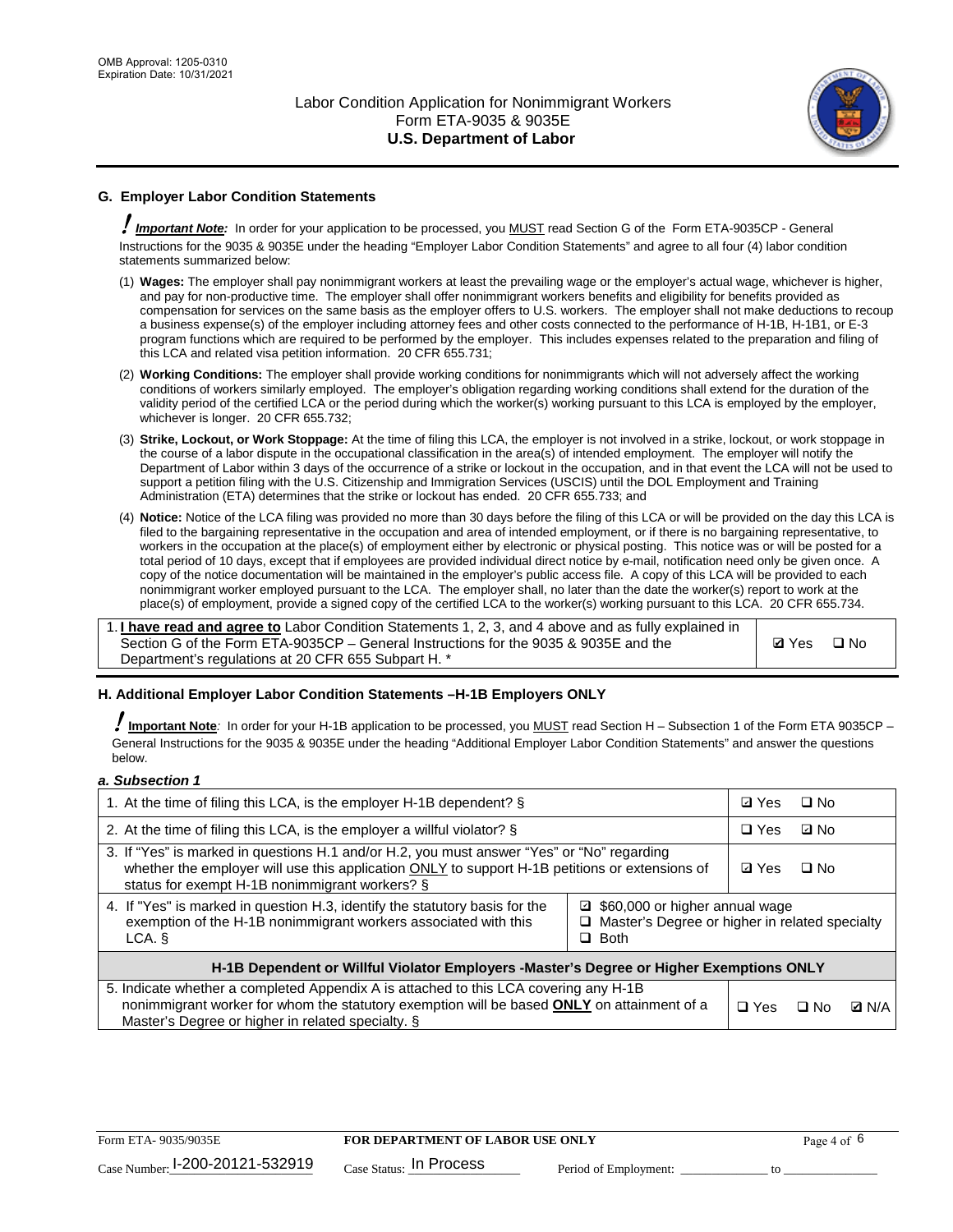

**If you marked "Yes" to questions H.a.1 (H-1B dependent) and/or H.a.2 (H-1B willful violator) and "No" to question H.a.3 (exempt H-1B nonimmigrant workers), you MUST read Section H – Subsection 2 of the Form ETA 9035CP – General Instructions for the 9035 & 9035E under the heading "Additional Employer Labor Condition Statements" and indicate your agreement to all three (3) additional statements summarized below.**

#### *b. Subsection 2*

- A. **Displacement:** An H-1B dependent or willful violator employer is prohibited from displacing a U.S. worker in its own workforce within the period beginning 90 days before and ending 90 days after the date of filing of the visa petition. 20 CFR 655.738(c);
- B. **Secondary Displacement:** An H-1B dependent or willful violator employer is prohibited from placing an H-1B nonimmigrant worker(s) with another/secondary employer where there are indicia of an employment relationship between the nonimmigrant worker(s) and that other/secondary employer (thus possibly affecting the jobs of U.S. workers employed by that other employer), unless and until the employer subject to this LCA makes the inquiries and/or receives the information set forth in 20 CFR 655.738(d)(5) concerning that other/secondary employer's displacement of similarly employed U.S. workers in its workforce within the period beginning 90 days before and ending 90 days after the date of such placement. 20 CFR 655.738(d). Even if the required inquiry of the secondary employer is made, the H-1B dependent or willful violator employer will be subject to a finding of a violation of the secondary displacement prohibition if the secondary employer, in fact, displaces any U.S. worker(s) during the applicable time period; and
- C. **Recruitment and Hiring:** Prior to filing this LCA or any petition or request for extension of status for nonimmigrant worker(s) supported by this LCA, the H-1B dependent or willful violator employer must take good faith steps to recruit U.S. workers for the job(s) using procedures that meet industry-wide standards and offer compensation that is at least as great as the required wage to be paid to the nonimmigrant worker(s) pursuant to 20 CFR 655.731(a). The employer must offer the job(s) to any U.S. worker who applies and is equally or better qualified for the job than the nonimmigrant worker. 20 CFR 655.739.

| 6. I have read and agree to Additional Employer Labor Condition Statements A, B, and C above and |       |           |
|--------------------------------------------------------------------------------------------------|-------|-----------|
| as fully explained in Section H – Subsections 1 and 2 of the Form ETA 9035CP – General           | □ Yes | $\Box$ No |
| Instructions for the 9035 & 9035E and the Department's regulations at 20 CFR 655 Subpart H. §    |       |           |

### **I. Public Disclosure Information**

! **Important Note***:* You must select one or both of the options listed in this Section.

| 1. Public disclosure information in the United States will be kept at: * |  |  |  |  |  |  |  |
|--------------------------------------------------------------------------|--|--|--|--|--|--|--|
|--------------------------------------------------------------------------|--|--|--|--|--|--|--|

**sqrt** Employer's principal place of business □ Place of employment

### **J. Notice of Obligations**

A. Upon receipt of the certified LCA, the employer must take the following actions:

- o Print and sign a hard copy of the LCA if filing electronically (20 CFR 655.730(c)(3));<br>
Maintain the original signed and certified LCA in the employer's files (20 CFR 655.7
- Maintain the original signed and certified LCA in the employer's files (20 CFR 655.705(c)(2); 20 CFR 655.730(c)(3); and 20 CFR 655.760); and
- o Make a copy of the LCA, as well as necessary supporting documentation required by the Department of Labor regulations, available for public examination in a public access file at the employer's principal place of business in the U.S. or at the place of employment within one working day after the date on which the LCA is filed with the Department of Labor (20 CFR 655.705(c)(2) and 20 CFR 655.760).
- B. The employer must develop sufficient documentation to meet its burden of proof with respect to the validity of the statements made in its LCA and the accuracy of information provided, in the event that such statement or information is challenged (20 CFR 655.705(c)(5) and 20 CFR 655.700(d)(4)(iv)).
- C. The employer must make this LCA, supporting documentation, and other records available to officials of the Department of Labor upon request during any investigation under the Immigration and Nationality Act (20 CFR 655.760 and 20 CFR Subpart I).

*I declare under penalty of perjury that I have read and reviewed this application and that to the best of my knowledge, the*  information contained therein is true and accurate. I understand that to knowingly furnish materially false information in the *preparation of this form and any supplement thereto or to aid, abet, or counsel another to do so is a federal offense punishable by fines, imprisonment, or both (18 U.S.C. 2, 1001,1546,1621).*

| 1. Last (family) name of hiring or designated official *   2. First (given) name of hiring or designated official *   3. Middle initial §<br>Vidyadharan | Saniav           |  |
|----------------------------------------------------------------------------------------------------------------------------------------------------------|------------------|--|
| 4. Hiring or designated official title *<br>Chief Legal Officer                                                                                          |                  |  |
| 5. Signature *                                                                                                                                           | 6. Date signed * |  |

| Form ETA-9035/9035E                         | <b>FOR DEPARTMENT OF LABOR USE ONLY</b> |                       | Page 5 of 6 |
|---------------------------------------------|-----------------------------------------|-----------------------|-------------|
| $_{\text{Case Number:}}$ I-200-20121-532919 | $_{\rm Case~S status:}$ In Process      | Period of Employment: |             |